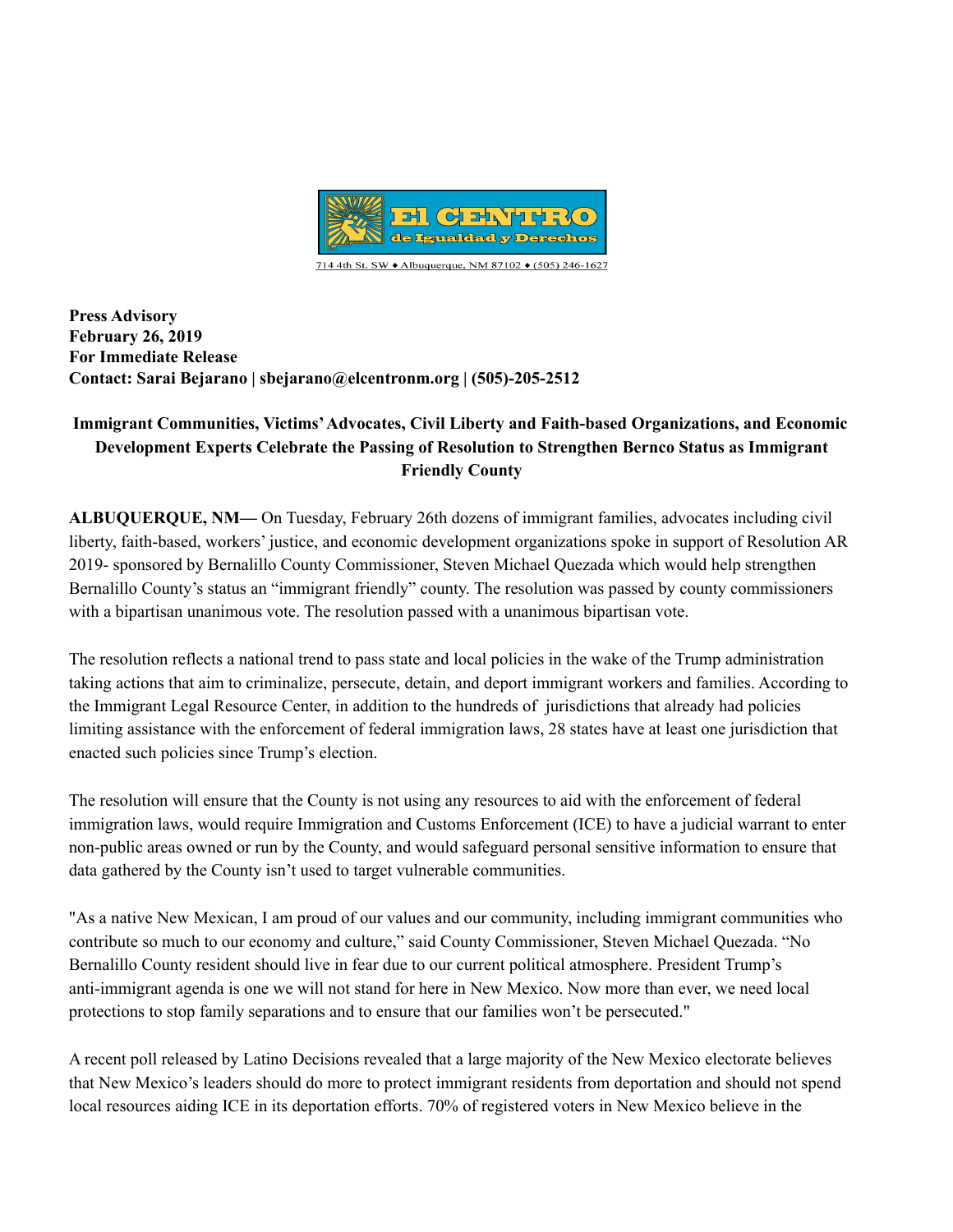passage of laws to safeguard New Mexican's sensitive personal information and a majority of New Mexican registered voters support policies that ensure that immigrant families in New Mexico have equal access to non-discriminatory treatment by the state's criminal justice system, including not being turned over to ICE before a trial or conviction.

"Our local government should use local resources to help build a stronger and safer community, not to separate our families," said Rosalinda Dorado from El CENTRO de Igualdad y Derechos whose family was directly impacted by deportation when her brother was detained after a routine traffic stop."This resolution will help all residents of Bernalillo to feel safer when sharing their personal sensitive, including when accessing crucial services and programs."

"The political climate at the national level, and the increase in ICE activity locally, is having a chilling impact on immigrant survivors of domestic violence and other violent crimes," said Claudia Medina, Executive Director, or Enlace Comunitario. "We see that a major factor of whether or not immigrant victims of domestic violence report the abuse, or seek support services, has been assurance that our local governmental/local institutions,will not use resources to identify individual's immigration status, nor apprehend persons on the sole basis of immigration status.

A national study<sup>1</sup> confirms what victims' advocates are reporting locally: 78 percent of advocates reported that immigrant survivors expressed concerns about contacting police, and 43 percent of advocates worked with immigrant survivors who dropped civil or criminal cases because they were fearful to continue with their cases.

Various state and national legal service and advocacy organizations endorsed the resolution, "The NMHBA strongly believes that local government must firmly stand with the community it represents—including individuals and families that contribute to its prosperity—by enacting policies that will keep our families safe, together, and that provide each person the opportunity to thrive and succeed."-said the New Mexico Hispanic Bar Association.

"Our communities are strongest when everyone's basic rights and dignity are respected," said Peter Simonson, Executive Director of ACLU of New Mexico. "Unfortunately, Trump's deportation force seeks to fracture our communities by tearing apart families that are an integral part of the fabric of New Mexico. Bernalillo County has an opportunity and an obligation to stand up against these destructive policies and keep our families safe, intact, and thriving."

Courts across the nation have consistently sided with communities that refuse to detain immigrants, sending the clear message that policies limiting assistance with federal immigration enforcement are not only good for public safety and moral, but legal. As of of January 2019, twenty federal court decisions in the nine lawsuits over federal funding sided with cities and states against the Trump administration, ruling that adding immigration enforcement conditions to federal grants was illegal. In addition, in just the past weeks, the Los Angeles District Court ordered a nationwide injunction**/**stop to the federal government imposing the conditions on both current and future Byrne JAG awards and Gang Suppression Grant programs (federal law enforcement grants)

<sup>&</sup>lt;sup>1</sup> released by the National Alliance to End Sexual Violence (NAESV) and the National Network to End Domestic Violence in May of 2017